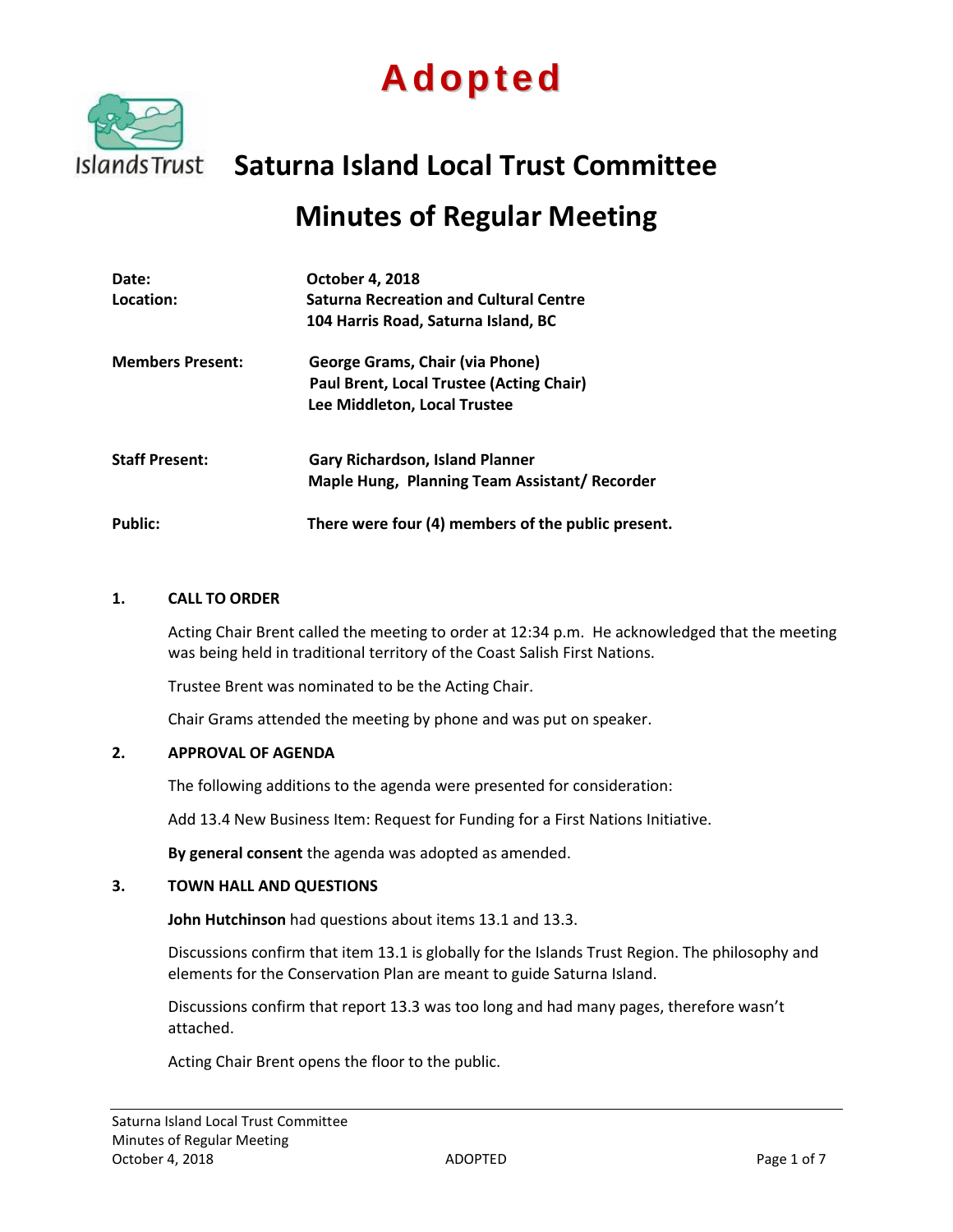## **4. COMMUNITY INFORMATION MEETING**

None

## **5. PUBLIC HEARING**

None

## **6. MINUTES**

## **6.1 Local Trust Committee Minutes Dated June 14, 2018 (for Adoption)**

The following amendments to the minutes were presented for consideration:

Acting Chair Brent reads out a correspondence from Morgan Yates and confirms to make changes on the minutes to read: "Morgan Yates expresses satisfaction and appreciation for the secondary suites bylaw and sensitivity to areas of high density".

Trustee Middleton mentioned 11.2 Secondary Suites regarding Bylaws 222 and 223 should say Bylaws 112 and 113 instead.

It was confirmed these are the June 14, 2018 Minutes and not the July, 28, 2018 Minutes. This is due to administrative hold backs at Islands Trust.

Islands Trust Staff will send the July 28, 2018 Minutes to the Chair and Trustees by Resolution Without Meeting (RWM).

**By general consent** the minutes were adopted as amended.

## **6.2 Section 26 Resolutions-without-meeting Report**

None

**6.3 Advisory Planning Commission Minutes** 

None

## **7. BUSINESS ARISING FROM THE MINUTES**

## **7.1 Follow-up Action List Dated September 2018**

Planner Richardson provided update on follow up report.

## **8. DELEGATIONS**

None

## **9. CORRESPONDENCE**

*Correspondence received concerning current applications or projects is posted to the LTC webpage*

None

## **10. APPLICATIONS AND REFERRALS**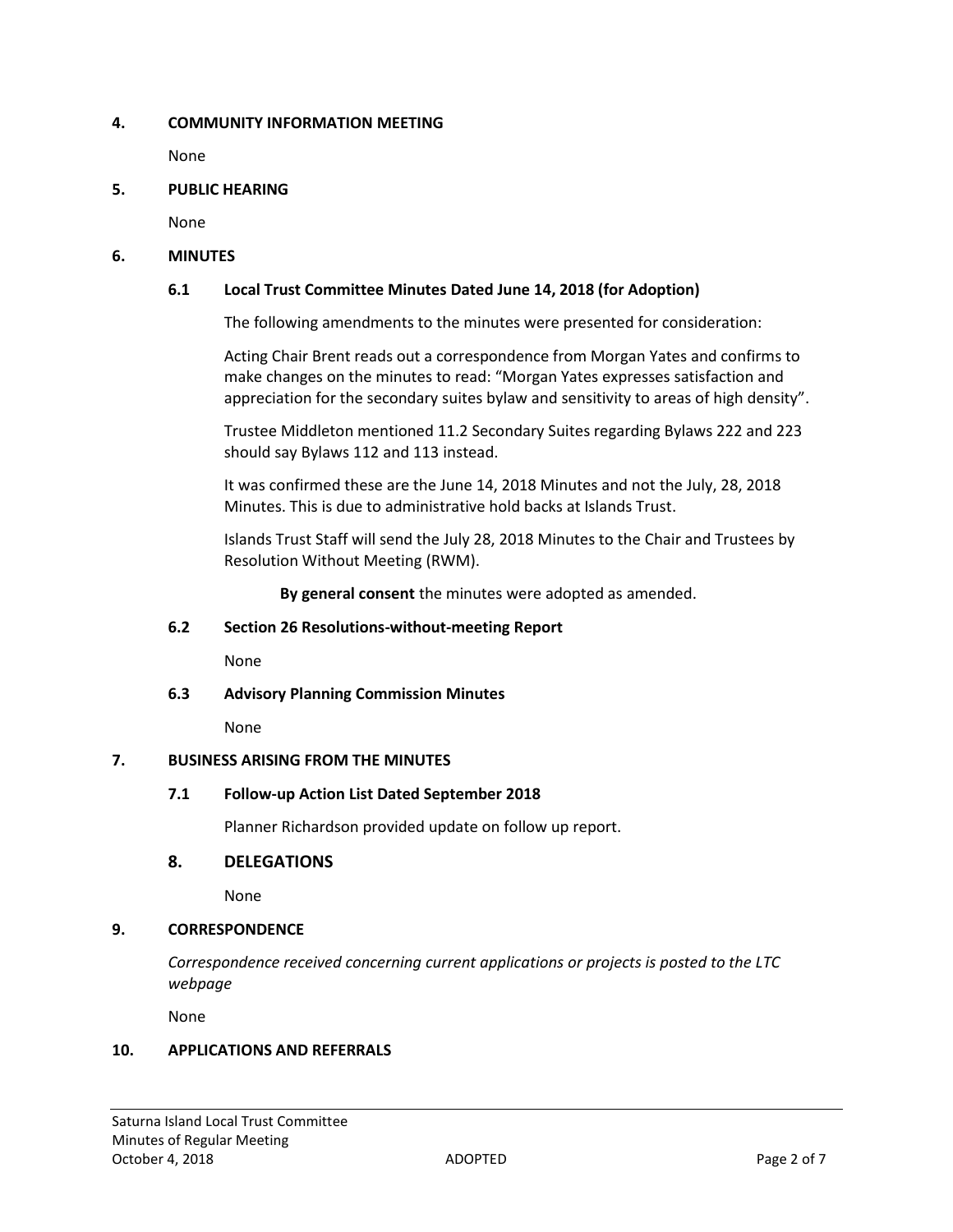## **10.1 SA-DVP-2018.1 (Wood) - Staff Report**

Planner Richardson gave an update on the variance application and the details of the accessory building (storage building).

## **SA-2018-047**

## **It was Moved and Seconded,**

that the Saturna LTC approves issuance of Development Variance Permit SA-DVP-2018.1 (Wood).

## **CARRIED**

Acting Chair Brent opens the floor to the public.

**John Hutchinson** mentions about page 13 and wondered where "Lot 8 & 13" is.

Planner Richardson explains some of the lots were consolidated.

## **11. LOCAL TRUST COMMITTEE PROJECTS**

## **11.1 Secondary Suites - Staff Report**

Planner Richardson directs everyone to look at the map on pg. 32 (agenda package) from the Simon Fraser University "Aquifer Vulnerability to Saltwater Intrusion - Saturna Island." He recommends having water catchment systems in not all, but in some areas where there is a high or moderate probability of salt water intrusion. He had a resolution to direct him to re-draft bylaws 122 and 123.

**Joan Combes** comments about historical information 24 years ago on East Point.

## **SA-2018-048**

## **It was Moved and Seconded,**

that the Saturna Island Local Trust committee direct staff to prepare amendments to Proposed bylaw No. 122 cited as "Saturna Official Community Plan Bylaw No. 70, 2000, Amendment No. 2, 2018" and Proposed Bylaw No. 123 cited as "Saturna Island land Use Bylaw 78, 2002, Amendment No. 2, 2018" for the Local Trust Committees consideration, in order to allow secondary suites in all residences within the Saturna Island Local Trust Committee area and to require water catchment and storage systems for secondary suites in areas identified as having moderate, moderately high, and high vulnerability to saltwater intrusion, unless those areas are served by a community water system.

## **CARRIED**

Trustee Middleton puts forward an amendment to say, "subject to the compatibility with the intensity principle of the Official Community Plan."

Acting Chair Brent opens the floor to the public.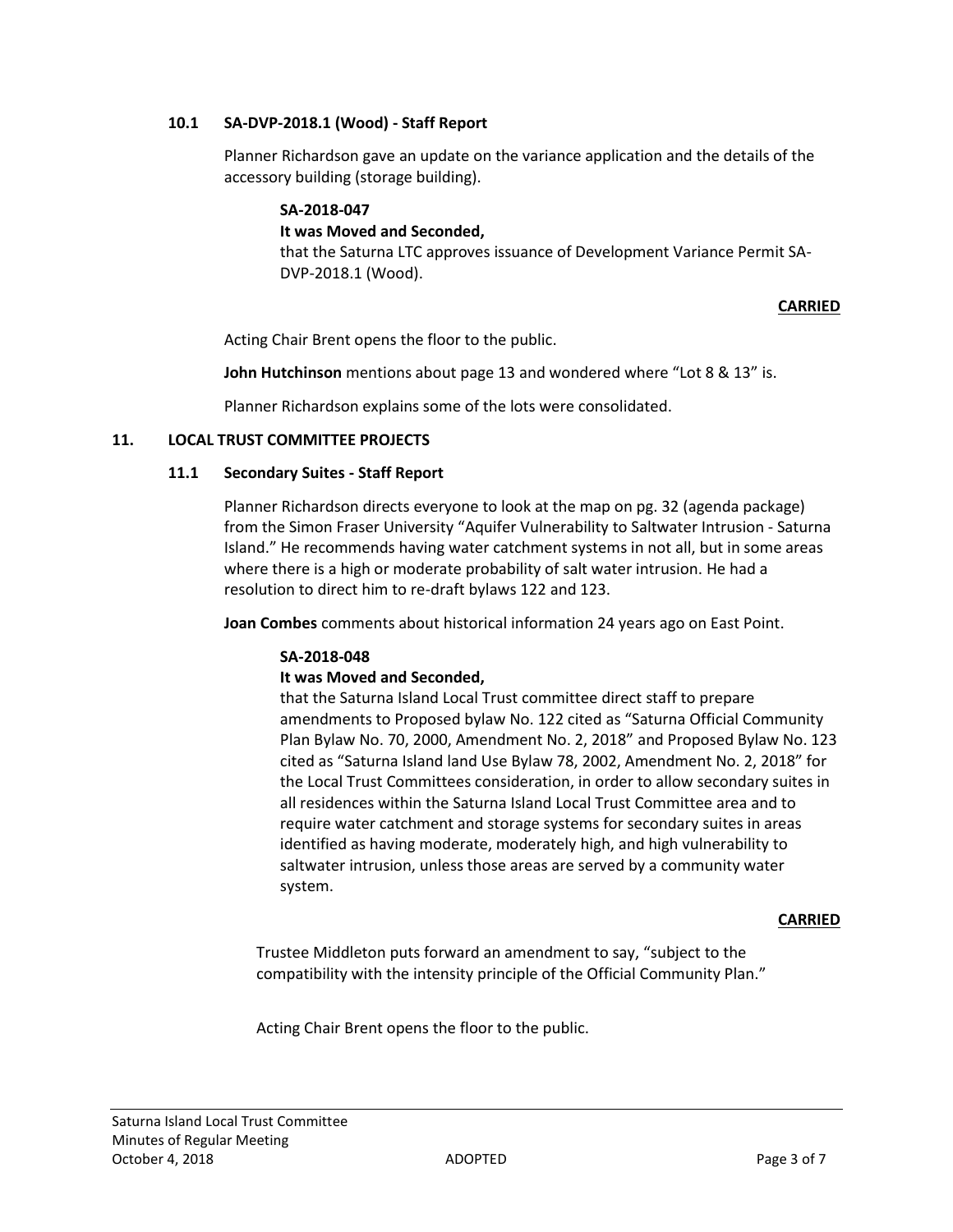**John Hutchinson** questions about volume of the storage capacities of water catchment.

Discussions are made of the research being done and they come up with the best answer.

**Joan Combes** questions about issues on the amount of water being collected. Her second question asks if having a secondary suite and catchment tank requires a CRD permitted process.

## **11.2 Land Use Technical Review - Staff Report - Bylaw No. 119**

Acting Chair Brent is happy and Trustee Middleton is satisfied in all the work and input that was done to this bylaw.

## **SA-2018-049**

## **It was Moved and Seconded,**

that the Saturna Island Local Trust Committee Proposed Bylaw No.119, 2018 be adopted.

## **CARRIED**

## **12. REPORTS**

## **12.1 Work Program Reports (attached)**

#### 12.1.1 Top Priorities Report Dated September 2018

Trustee Middleton mentions about the increase of Short Term Rentals. Add a permit process and information on Short Term Rentals. STVR Reviews should be put under projects.

Received and reviewed.

## 12.1.2 Projects List Report Dated September 2018

Acting Chair Brent proposes to add "Review Density Transfer Mechanisms" and replace it with "STVR Review"

Trustee Middleton mentions to replace "Amenity Zoning Review" with "Amenity Zoning and Accessible Housing Review".

Received and reviewed.

## **12.2 Applications Report Dated September 2018**

Received and reviewed.

## **12.3 Trustee and Local Expense Report July 2018**

Acting Chair Brent mentions Saturna has the lowest LTC expenses.

Received and reviewed.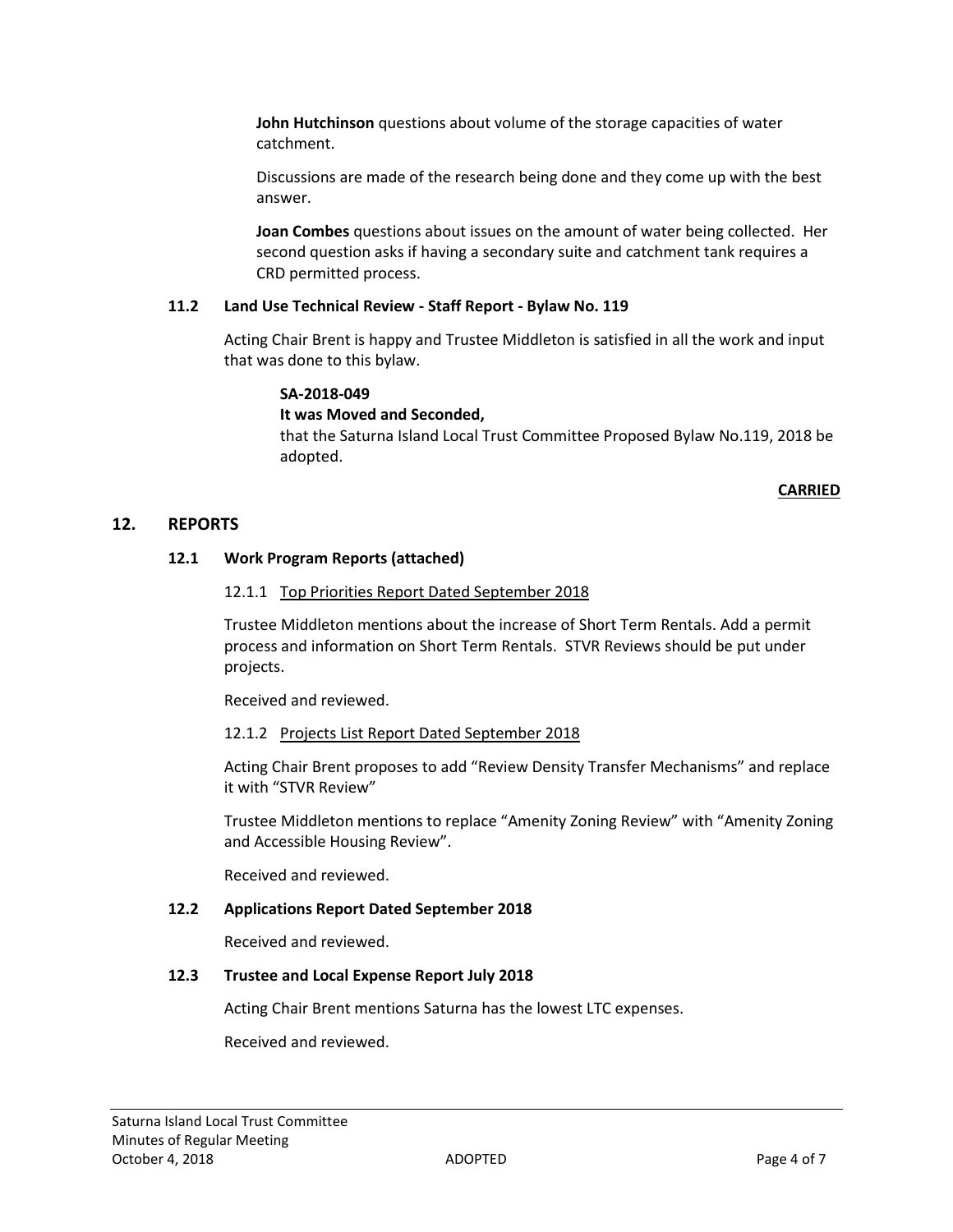## **12.4 Adopted Policies and Standing Resolutions**

Received and reviewed.

## **12.5 Local Trust Committee Webpage**

Trustee Middleton mentions being impressed with the webpage being informative.

## **12.6 Chair's Report**

George mentions via phone he was absent from Trust Council.

Acting Chair Brent comments on his action at Trust Council. He read a letter to abolish 33 anchorage vessels that are at the call of ports in the Salish Sea.

Potential changes are happening with the core groups of planners based on a Local Planning South Review.

## **12.7 Trustee Report**

Acting Chair Brent mentions of having talks with a water specialist.

Trustee Middleton was absent from the last Trust Council meeting.

Discussions are made of proposed bylaw changes as there's a new term coming up.

## **12.8 Islands Trust Conservancy Report Dated July 2018**

Acting Chair Brent gave updates about the Islands Trust Conservancy.

## **13. NEW BUSINESS**

## **13.1 Islands Trust Conservancy, Incorporating the Regional Conservation Plan Into Land Use Planning - Staff Briefing (attached)**

Discussions were made that this is used for guidance and information, perhaps a resource for the future.

Received for information.

## **13.2 Retail Cannabis Licensing - Staff Report**

The process of the retail cannabis license report is made so each LTC doesn't create their own policies.

Discussions are confirmed that retail sales are part of zoning and not home occupations.

Acting Chair Brent and Trustee Middleton approved the guidelines.

## **SA-2018-050**

## **It was Moved and Seconded,**

that the Saturna Island Local Trust Committee adopt the standing resolution with respect to the processing of non-medical cannabis retail license applications as contained in the staff report dated September 2, 2018.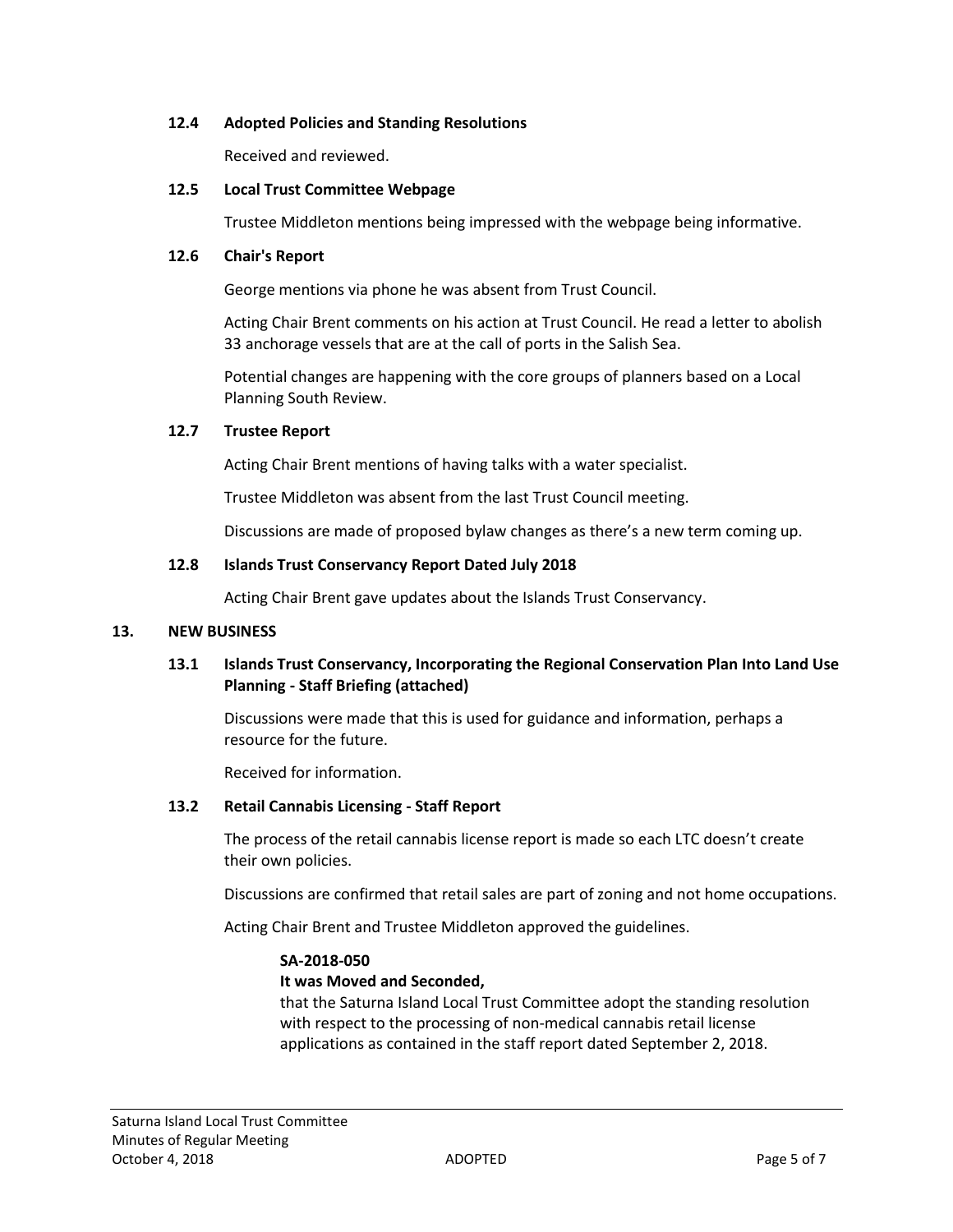## **SA-2018-051**

## **It was Moved and Seconded,**

that the Saturna Island Local Trust Committee request that staff prepare a draft bylaw to amend the fees bylaw to specify a separate fee for Liquor and Cannabis Regulation Branch non-medical cannabis retail license applications in the amount of \$825.00.

## **13.3 Housing Needs Assessment Report - Staff Report**

Received for information.

## **13.4 Request for Funding - First Nations Initiative**

Acting Chair Brent is happy about this initiative.

**Dawn Wood** suggests there could be a luncheon, so the translation work and dictionaries are given to the school and library.

## **SA-2018-052**

## **It was Moved and Seconded,**

that the Saturna Island Local Trust Committee supports the Islands Trust History Heritage and Conservation fund to pay for a portion of this initiative in the amount of \$1000.00.

## **14. UPCOMING MEETINGS**

## **14.1 Next Regular Meeting Scheduled for November 1, 2018, at the Recreation & Cultural Centre, Saturna Island**

Discussions are made of Secondary Suites and bylaw readings being done by Resolution-without-meeting (RWM).

## **SA-2018-053**

## **It was Moved and Seconded,**

that the Saturna Island local Trust Committee are cancelling the November 1, 2018 meeting due to the new election of Trustees this year. A RWM will be implemented.

## **CARRIED**

## **15. TOWN HALL**

Acting Chair Brent opens the floor to the public.

**John Hutchinson** is impressed and thanks the trustees for thoroughly reading the minutes in such great detail.

Acting Chair Brent closes the public meeting at 2:07 p.m. to start the in-camera meeting.